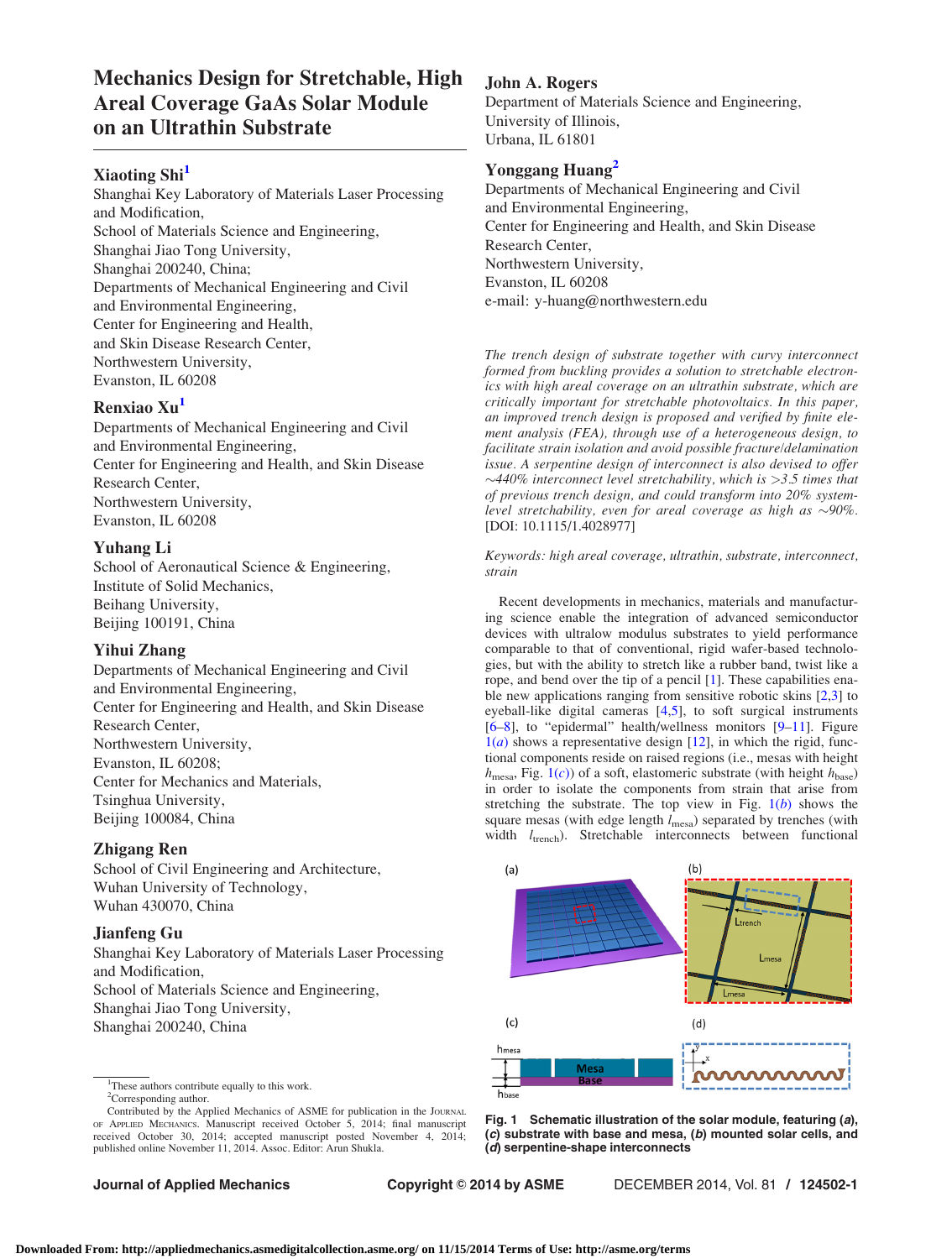<span id="page-1-0"></span>

Fig. 2 The maximum principal strain on the top surface of mesa versus the mesa thickness for mesa with different Young's moduli on the base (Young's modulus 0.06 MPa and thickness 0.5 mm). The inset shows the distribution of maximum principal strain in the ultrathin substrate subject to 20% system stretching (mesa: Young's modulus 100 MPa, thickness 0.2 mm and base: Young's modulus 0.06 MPa, thickness 0.5 mm).

devices (Fig.  $1(d)$  $1(d)$ ) reside in the trenches to provide system-level stretchability  $(\varepsilon_{\text{system}})$ , which is related to the interconnect level stretchability ( $\varepsilon$ <sub>interconnect</sub>) via the areal coverage ( $\eta$ ) of functional components [[13\]](#page-2-0)

$$
\varepsilon_{\text{system}} = (1 - \sqrt{\eta}) \varepsilon_{\text{interconnect}} \tag{1}
$$

Stretchable photovoltaics [\[12](#page-2-0)] require a high areal coverage of functional components (e.g., GaAs solar cells) for efficient capture of sunlight. This requirement demands small spacing,  $l_{\text{trench}} \ll l_{\text{mesa}}$ , or equivalently, high areal coverage  $\eta$ , and therefore large  $\varepsilon$ <sub>interconnect</sub> for a given  $\varepsilon$ <sub>system</sub>. Lee et al. [\[12](#page-2-0)] achieved interconnect stretchability  $\varepsilon$ <sub>interconnect</sub> = 123%, which yields a system stretchability  $\varepsilon_{\text{system}} = 20\%$  for an areal coverage  $\eta \sim 70\%$ . For a target areal coverage  $\sim 90\%$  (e.g.,  $l_{\text{mesa}} = 5.25 \text{ mm}$  and  $l_{\text{trench}} = 0.25$  mm leading to  $\eta = 91\%$ ), and similar level of system stretchability of  $\sim$ 20%, the interconnect must sustain  $\sim$ 440% stretchability according to Eq. (1). This extreme interconnect stretchability cannot be achieved using prior approaches [[12\]](#page-2-0) for a relatively shallow trench, e.g.,  $h_{\text{mesa}} = 0.25$  mm. For such shallow trenches and ultrathin substrates  $(<1$  mm), the surface strain of the mesa may reach 15% at 20% system stretchability, which does not provide sufficient isolation of the functional components from strain, leading to their fracture or delamination from the substrate.

In order to achieve high areal coverage  $(\eta > 90\%)$  and large stretchability ( $\varepsilon_{\text{system}} > 20\%$ ) for an ultrathin substrate (< 1 mm), a new design is proposed to use a relatively stiff elastomer (e.g., Young's modulus 10 MPa) for the mesa to further facilitate strain isolation at mesa's top surfaces, for mounting of the photovoltaic components. In response to tensile load, the deformation in the substrate localizes to regions underneath the trenches. A commercially available soft silicone elastomer (Ecoflex, Young's modulus 60 kPa, Poisson's ratio 0.49, and failure strain  $\sim$  500%) serves as the base material to accommodate  $\sim$ 440% stretchability of the substrate. For small  $h_{\text{mesa}}$ , this combination of very compliant base and relatively stiff mesa offers high  $\eta$  and large stretchability. FEA provides guidance on selection of a structure optimized to minimize the surface strains at the mesa so as to avoid possible damage to functional components during stretching. Figure 2 shows the average strain on the top surface of the mesa versus  $h_{\text{mesa}}$  for the mesa Young's modulus  $E_{\text{mesa}} = 0.06 \text{ MPa}$  (Ecoflex), 0.17 MPa (Solaris), 1.8 MPa (PDMS), 10 MPa, and 100 MPa. This average strain is approximately the same as the maximum strain

124502-2 / Vol. 81, DECEMBER 2014 Transactions of the ASME



Fig. 3 The elastic stretchability of interconnect versus the number m of periodic units. The inset shows the deformed serpentine interconnect (for 11-Unit) stretched to elastic limit (456%), in top and side views.

since the strain distribution over the mesa top surface is quite uniform [[12\]](#page-2-0). The average strain increases rapidly as the mesa height decreases. For  $h_{\text{mesa}} = 0.2 \text{ mm}$ , it reaches 15% for Ecoflex (same as the base material), but is reduced to  $\langle 1\%$  for  $E_{\text{mesa}} = 10 \text{ MPa}$ and <0.2% for 100 MPa, which clearly shows that the strain decreases rapidly as the mesa modulus increases. The inset in Fig. 2 gives the maximum principal strain distribution in the substrate for  $E_{\text{mesa}} = 100 \text{ MPa}$  and 20% system stretchability; the mesa top surface remains almost undeformed, which shields the photovoltaics components from strains.

The serpentine interconnect in Fig.  $1(d)$  $1(d)$  is proposed to achieve extremely high stretchability ( $\varepsilon$ <sub>interconnect</sub> = 440%). This design differs from previously reported layouts [[14\]](#page-2-0) because the serpentine structures lie perpendicular to the stretching direction, as illustrated in the top inset in Fig. 3. A copper layer for electrical conductance (Young's modulus 119 GPa, Poisson's ratio 0.34, thickness  $0.5 \mu m$ , and width  $50 \mu m$ ), sandwiched by two layers of polyimide for insulation (Young's modulus 2.5 GPa, Poisson's ratio 0.34, and thickness of each layer  $2.4 \mu m$ ) is used for the interconnect. The interconnect has  $m$  periodic units, and each unit consists of two interchained semicircular arcs with the diameter  $125 \mu m$ . Under stretching the interconnect buckles laterally, as illustrated in the bottom inset in Fig. 3. Figure 3 shows that the elastic stretchability of the interconnect, defined by the yield strain 0.3% of copper, is approximately linear with respect to the number of period units, m. For  $m > 11$ , the interconnect gives the required elastic stretchability 440%.

#### Acknowledgment

Y. H. acknowledges the support from ISEN at Northwestern University.

#### References

- [1] Rogers, J. A., Someya, T., and Huang, Y., 2010, "Materials and Mechanics for Stretchable Electronics," [Science](http://dx.doi.org/10.1126/science.1182383), 327(5973), pp. 1603–1607.
- [2] Someya, T., Sekitani, T., Iba, S., Kato, Y., Kawaguchi, H., and Sakurai, T., 2004, "A Large-Area, Flexible Pressure Sensor Matrix With Organic Field-Effect Transistors for Artificial Skin Applications," [PNAS,](http://dx.doi.org/10.1073/pnas.0401918101) 101(27), pp. 9966–9970.
- [3] Wagner, S., Lacour, S. P., Jones, J., Hsu, P. H. I., Sturm, J. C., Li, T., and Suo, Z. G., 2004, "Electronics Skin: Architecture and Components," [Phys. E: Low-](http://dx.doi.org/10.1016/j.physe.2004.06.032)[Dimens. Syst. Nanostruct.](http://dx.doi.org/10.1016/j.physe.2004.06.032), 25(2–3), pp. 326–334.
- [4] Ko, H. C., Stoykovich, M. P., Song, J. Z., Malyarchuk, V., Choi, W. M., Yu, C. J., Geddes, J. B., Xiao, J. L., Wang, S. D., Huang, Y., and Rogers, J. A., 2008, "A Hemispherical Electronic Eye Camera Based on Compressible Silicon Optoelectronics," [Nature](http://dx.doi.org/10.1038/nature07113), 454(7205), pp. 748–753. [5] Song, Y. M., Xie, Y. Z., Malyarchuk, V., Xiao, J. L., Jung, I., Choi, K. J., Liu,
- Z. J., Park, H., Lu, C. F., Kim, R. H., Li, R., Crozier, K. B., Huang, Y., and Rogers, J. A., 2013, "Digital Cameras With Designs Inspired by the Arthropod Eye," [Nature](http://dx.doi.org/10.1038/nature12083), 497(7447), pp. 95–99.